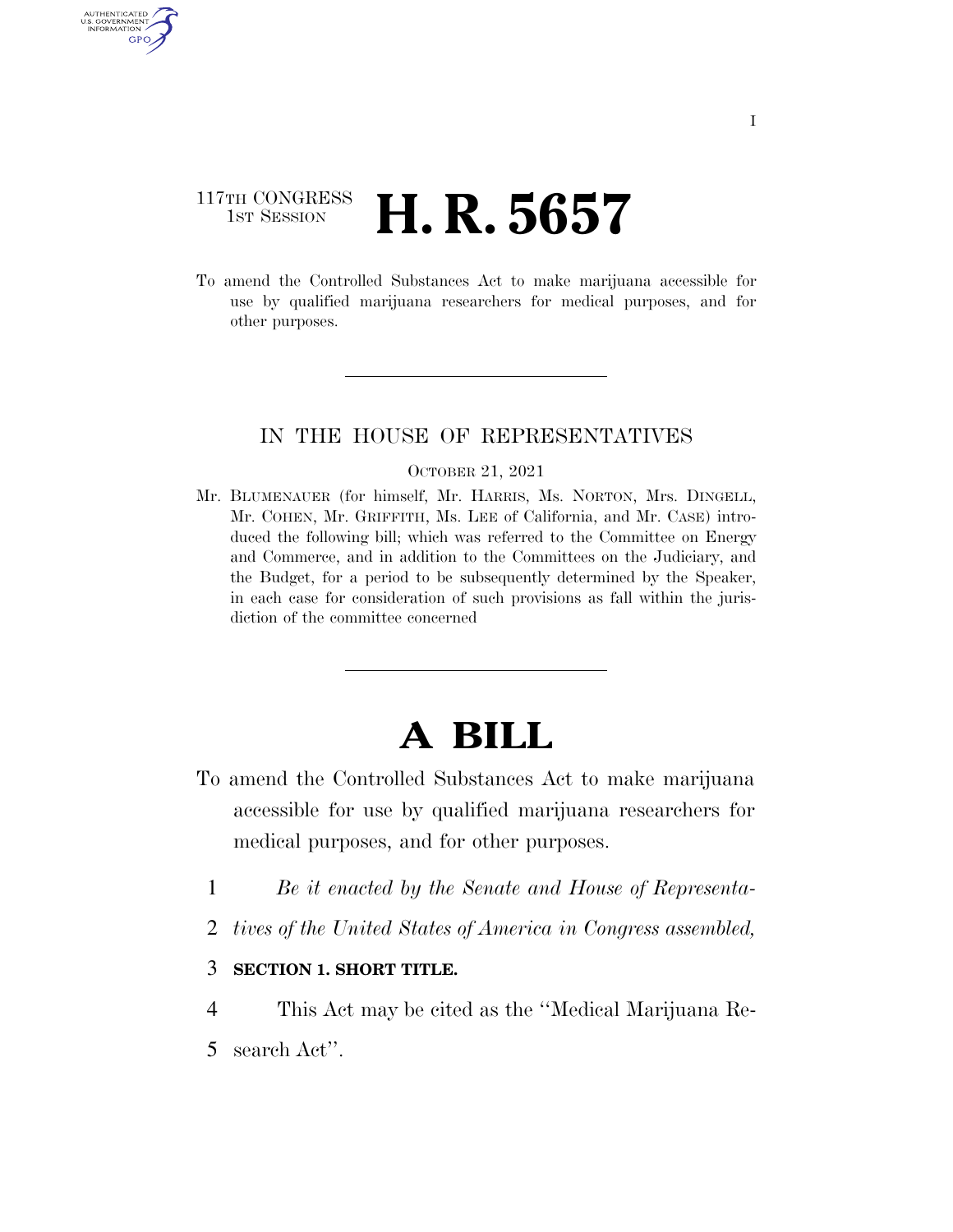$\mathfrak{D}$ 

#### **SEC. 2. FACILITATING MARIJUANA RESEARCH.**

 (a) PRODUCTION AND SUPPLY.—The Secretary of Health and Human Services—

 (1) until the date on which the Secretary deter- mines that manufacturers and distributors (other than the Federal Government) can ensure a suffi- cient supply of marijuana (as defined in section 102 of the Controlled Substances Act (21 U.S.C. 802), as amended by section 8) intended for research by qualified marijuana researchers registered pursuant to paragraph (3) of section 303(f) of the Controlled Substances Act (21 U.S.C. 823(f)), as added by sec-tion 3, shall—

 (A) continue, through grants, contracts, or cooperative agreements, to produce marijuana through the National Institute on Drug Abuse Drug Supply Program;

 (B) not later than one year after the date of enactment of this Act, act jointly with the Attorney General of the United States to estab- lish and implement a specialized process for manufacturers and distributors, notwith- standing the registration requirements of sec-24 tion 303 of such Act (21 U.S.C. 823), to supply qualified marijuana researchers with marijuana products—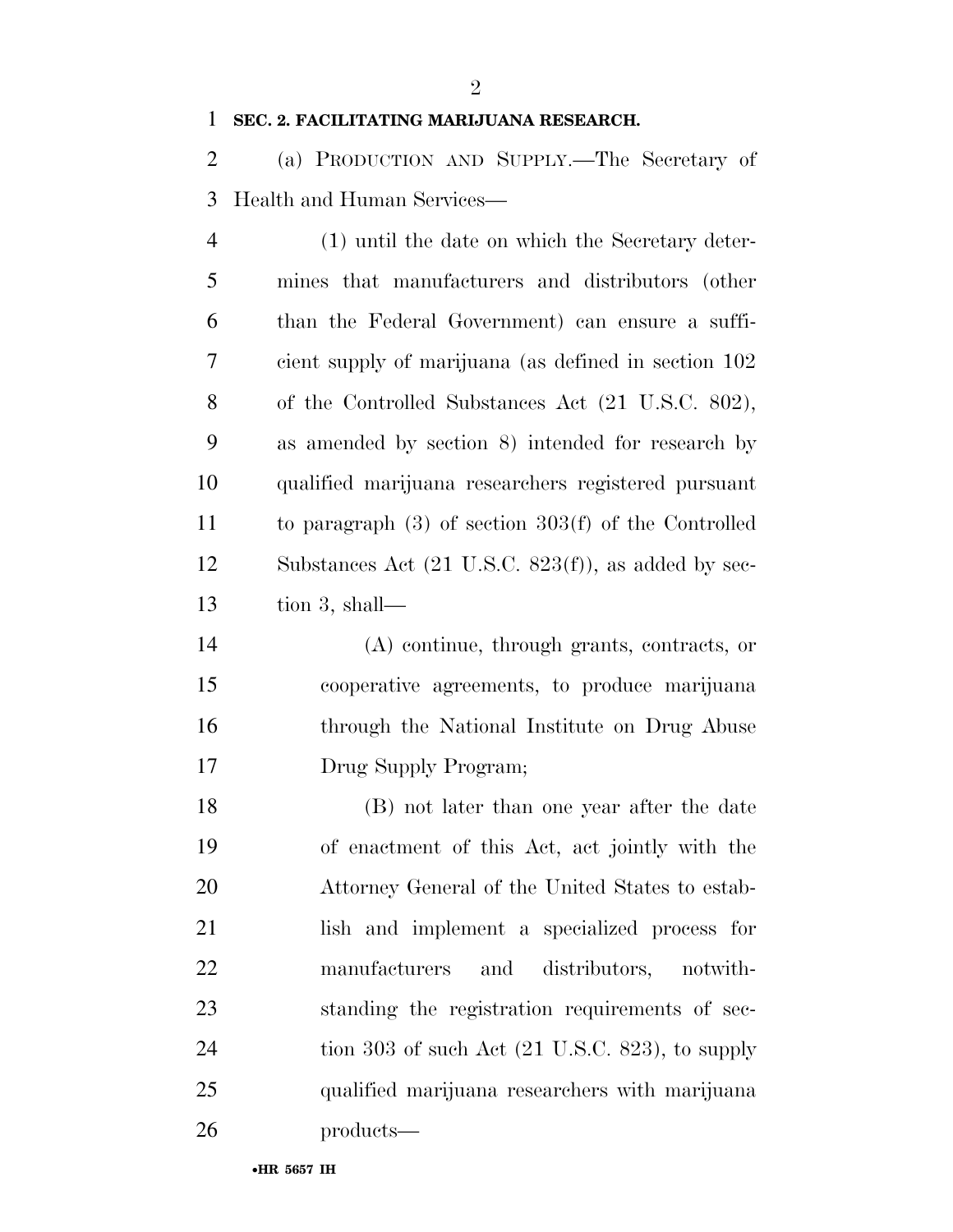| $\mathbf{1}$   | (i) available through State-authorized                        |
|----------------|---------------------------------------------------------------|
| $\overline{2}$ | marijuana programs; and                                       |
| 3              | consistent with the guidance<br>(ii)                          |
| $\overline{4}$ | issued under subsection (c); and                              |
| 5              | (C) not later than 60 days after the date                     |
| 6              | of enactment of this Act, jointly convene with                |
| 7              | the Attorney General a meeting to initiate the                |
| 8              | development of the specialized process described              |
| 9              | in subparagraph $(B)$ ; and                                   |
| 10             | $(2)$ beyond the date specified in paragraph $(1)$ ,          |
| 11             | may, at the Secretary's discretion, continue—                 |
| 12             | (A) through grants, contracts, or coopera-                    |
| 13             | tive agreements, to so produce marijuana; and                 |
| 14             | (B) to implement such specialized process.                    |
| 15             | (b) REQUIREMENT TO VERIFY REGISTRATION.—Be-                   |
| 16             | fore supplying marijuana to any person through the Na-        |
| 17             | tional Institute on Drug Abuse Drug Supply Program or         |
| 18             | through implementation of the specialized process estab-      |
| 19             | lished under subsection $(a)(1)(B)$ , the Secretary of Health |
| 20             | and Human Services shall—                                     |
| 21             | (1) require the person to submit documentation                |
| <u>22</u>      | demonstrating that the person is a qualified mari-            |
| 23             | juana researcher seeking to conduct research pursu-           |
| 24             | ant to section $303(f)(3)$ of the Controlled Substances       |
| 25             | Act, as added by subsection (d) of this section, or           |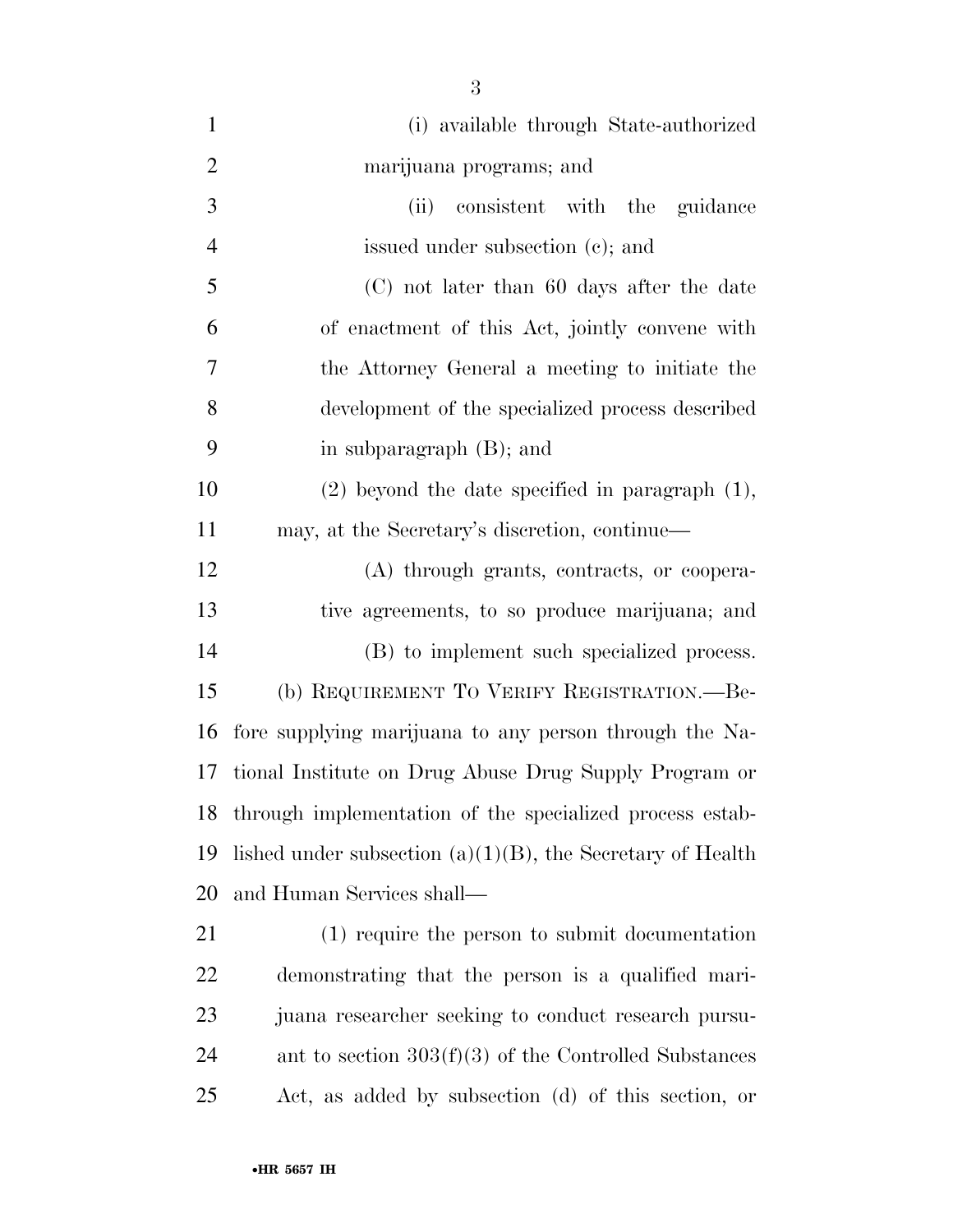a manufacturer duly registered under section 303(l) of the Controlled Substances Act, as added by sec-tion 3 of this Act; and

 (2) not later than 60 days after receipt of such documentation, review such documentation and verify that the marijuana will be used for such re- search (and for no other purpose authorized pursu- ant to this Act or the amendments made by this Act).

 (c) GUIDANCE ON USE OF STATE-AUTHORIZED MARIJUANA PROGRAMS.—Not later than 180 days after the date of the enactment of this Act, the Secretary of Health and Human Services shall issue guidance related to marijuana from State-authorized marijuana programs for research.

 (d) RESEARCH.—Section 303(f) of the Controlled Substances Act (21 U.S.C. 823(f)) is amended—

 (1) by redesignating paragraphs (1) through (5) as subparagraphs (A) through (E), respectively; 20 (2) by striking "(f) The Attorney General" and 21 inserting  $"({\rm f})(1)$  The Attorney General";

 (3) by striking ''Registration applications'' and inserting the following:

24  $\text{``(2)}$  Registration applications";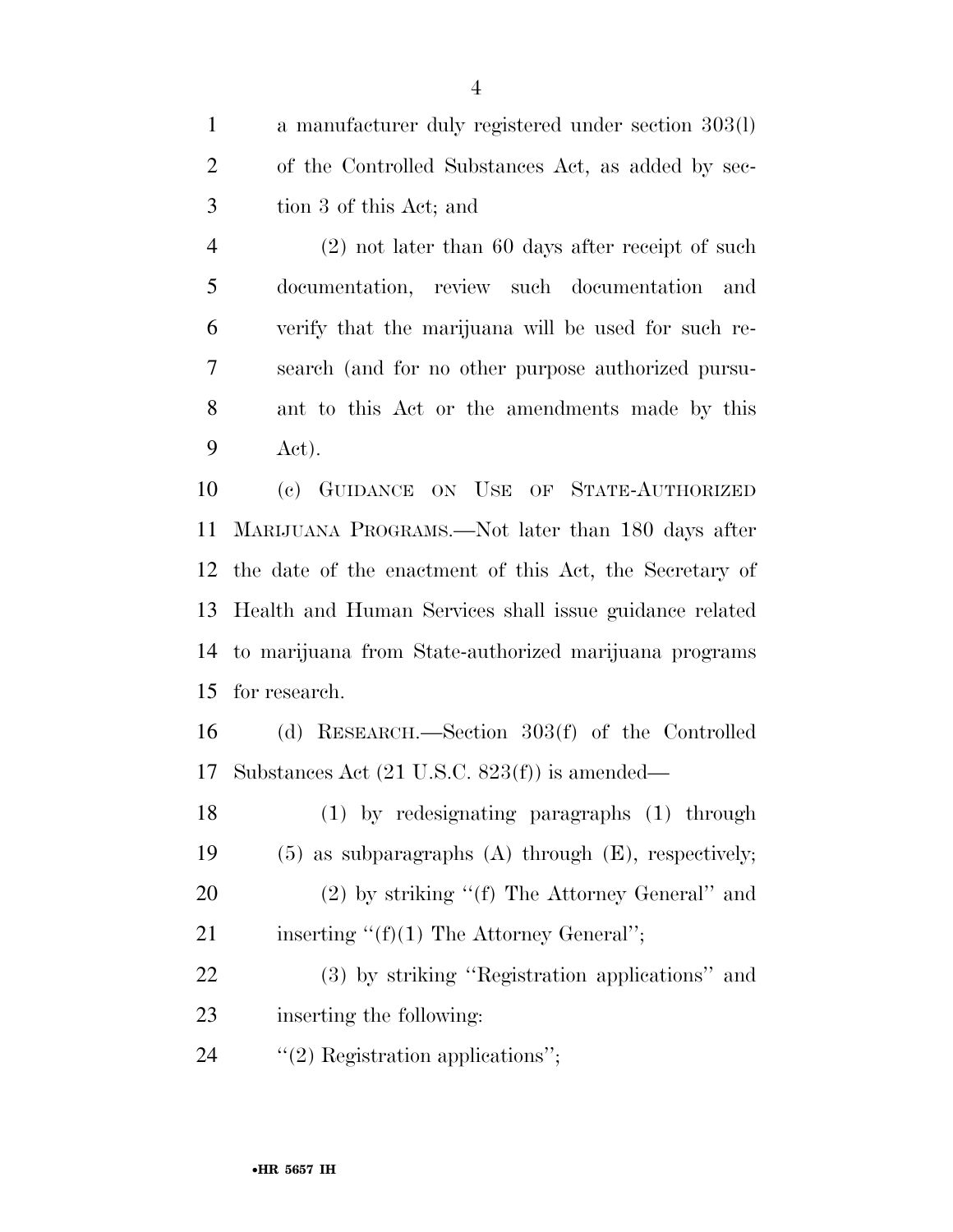| $\mathbf{1}$   | $(4)$ in paragraph $(2)$ , as so designated, by strik-     |
|----------------|------------------------------------------------------------|
| $\overline{2}$ | ing "schedule I" each place that term appears and          |
| 3              | inserting "schedule I, except marijuana,";                 |
| $\overline{4}$ | $(5)$ by striking "Article 7" and inserting the            |
| 5              | following:                                                 |
| 6              | $\lq(4)$ Article 7"; and                                   |
| 7              | $(6)$ by inserting before paragraph $(4)$ , as so          |
| 8              | designated, the following:                                 |
| 9              | $\lq(3)(A)$ The Attorney General shall register the ap-    |
| 10             | plicant to conduct research with marijuana if—             |
| 11             | "(i) the applicant is authorized to dispense, or           |
| 12             | conduct research with respect to, controlled sub-          |
| 13             | stances in schedule I, II, III, IV, or $V$ ;               |
| 14             | "(ii) the applicant is compliant with, and au-             |
| 15             | thorized to conduct the activities described in clause     |
| 16             | (i) under, the laws of the State in which the appli-       |
| 17             | cant practices; and                                        |
| 18             | "(iii) in the case of an applicant pursuing clin-          |
| 19             | ical research, the applicant's clinical research pro-      |
| 20             | to col has been reviewed and authorized to proceed by      |
| 21             | the Secretary under section 505(i) of the Federal          |
| <u>22</u>      | Food, Drug, and Cosmetic Act.                              |
| 23             | "(B) An applicant registered under subparagraph (A)        |
| 24             | shall be referred to in this section as a 'qualified mari- |
|                | 25 juana researcher'.                                      |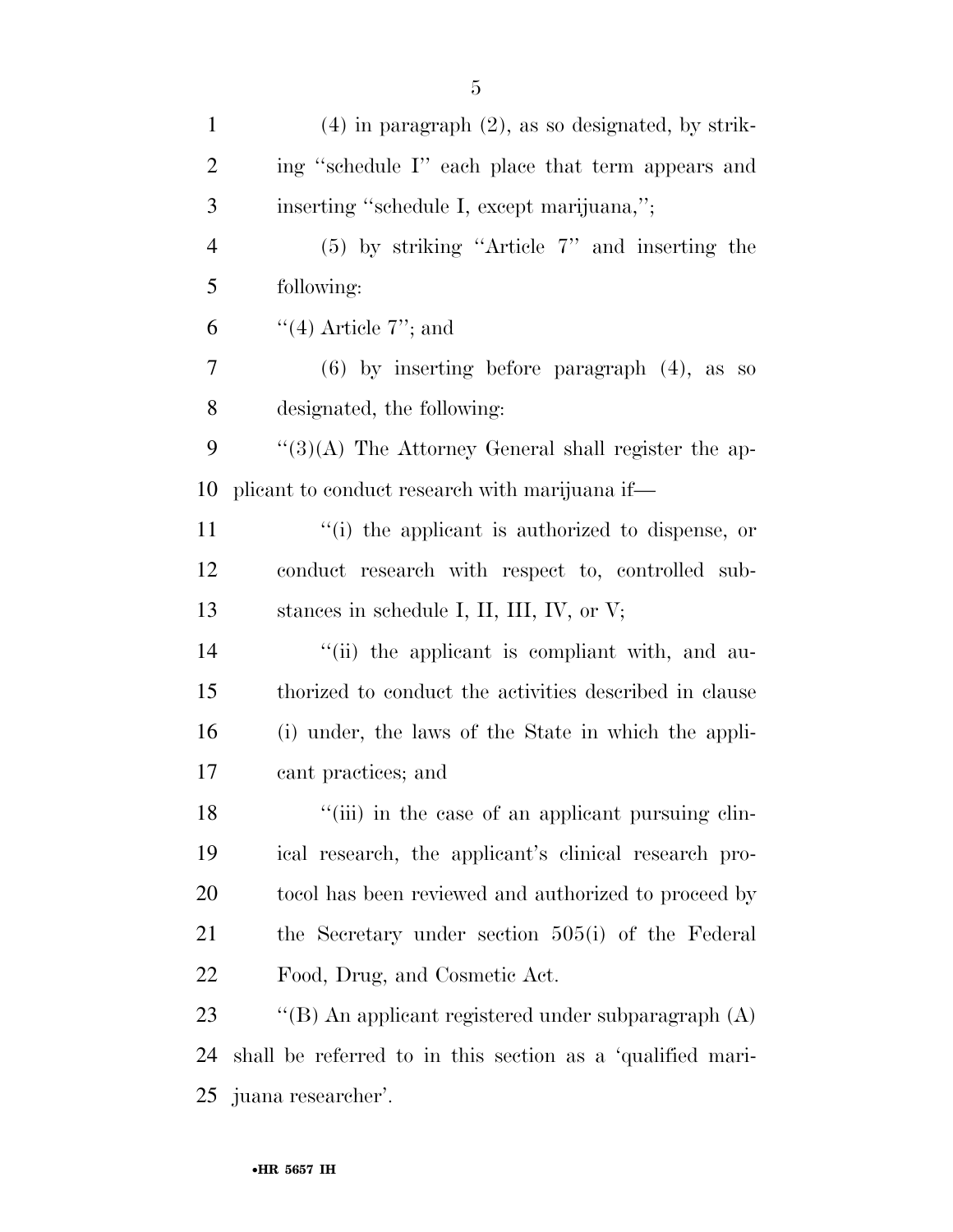$\langle (C)(i) \rangle$  Not later than 60 days after the date on which the Attorney General receives a complete applica- tion for registration under this paragraph, the Attorney General shall approve or deny the application.

 ''(ii) For purposes of clause (i), an application shall be deemed complete when the applicant has submitted documentation showing that the requirements under sub-paragraph (A) are satisfied.

 ''(iii) In the case of a denial under clause (i), the At- torney General shall provide a written explanation of the basis for the denial.

 ''(D) The Attorney General shall grant an application for registration under this paragraph unless the Attorney General determines that the issuance of the registration would be inconsistent with the public interest. In deter- mining the public interest, the following factors shall be considered:

18 ''(i) The applicant's experience in dispensing, or conducting research with respect to, controlled sub-stances.

21 "(ii) The applicant's conviction record under Federal or State laws relating to the manufacture, distribution, or dispensing of controlled substances.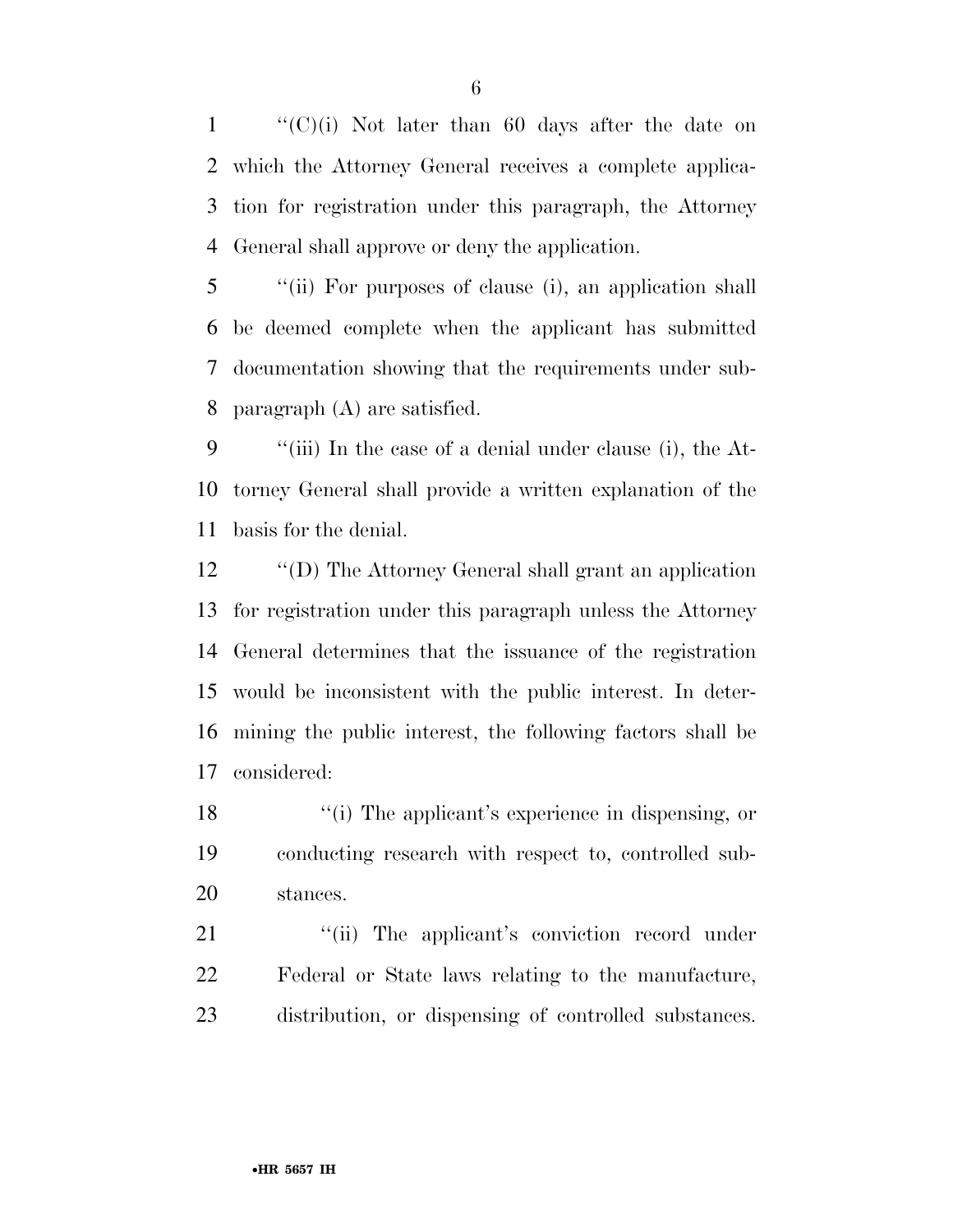1 ''(iii) Compliance with applicable State or local laws relating to controlled substance misuse or diver-sion.

4 ''(iv) Such other conduct which may threaten the public health and safety.

 "'(E)(i) A qualified marijuana researcher shall store marijuana to be used in research in a securely locked, sub-stantially constructed cabinet.

 ''(ii) Except as provided in clause (i), any security measures required by the Attorney General for applicants conducting research with marijuana pursuant to a reg- istration under this paragraph shall be consistent with the security measures for applicants conducting research on other controlled substances in schedule II that have a similar risk of diversion and abuse.

 $\langle f'(F)(i) \rangle$  If the Attorney General grants an application for registration under this paragraph, the applicant may amend or supplement the research protocol and proceed with the research under such amended or supplemented protocol, without additional review or approval by the At- torney General or the Secretary of Health and Human Services if the applicant does not change the type of mari- juana, the source of the marijuana, or the conditions under which the marijuana is stored, tracked, or adminis-tered.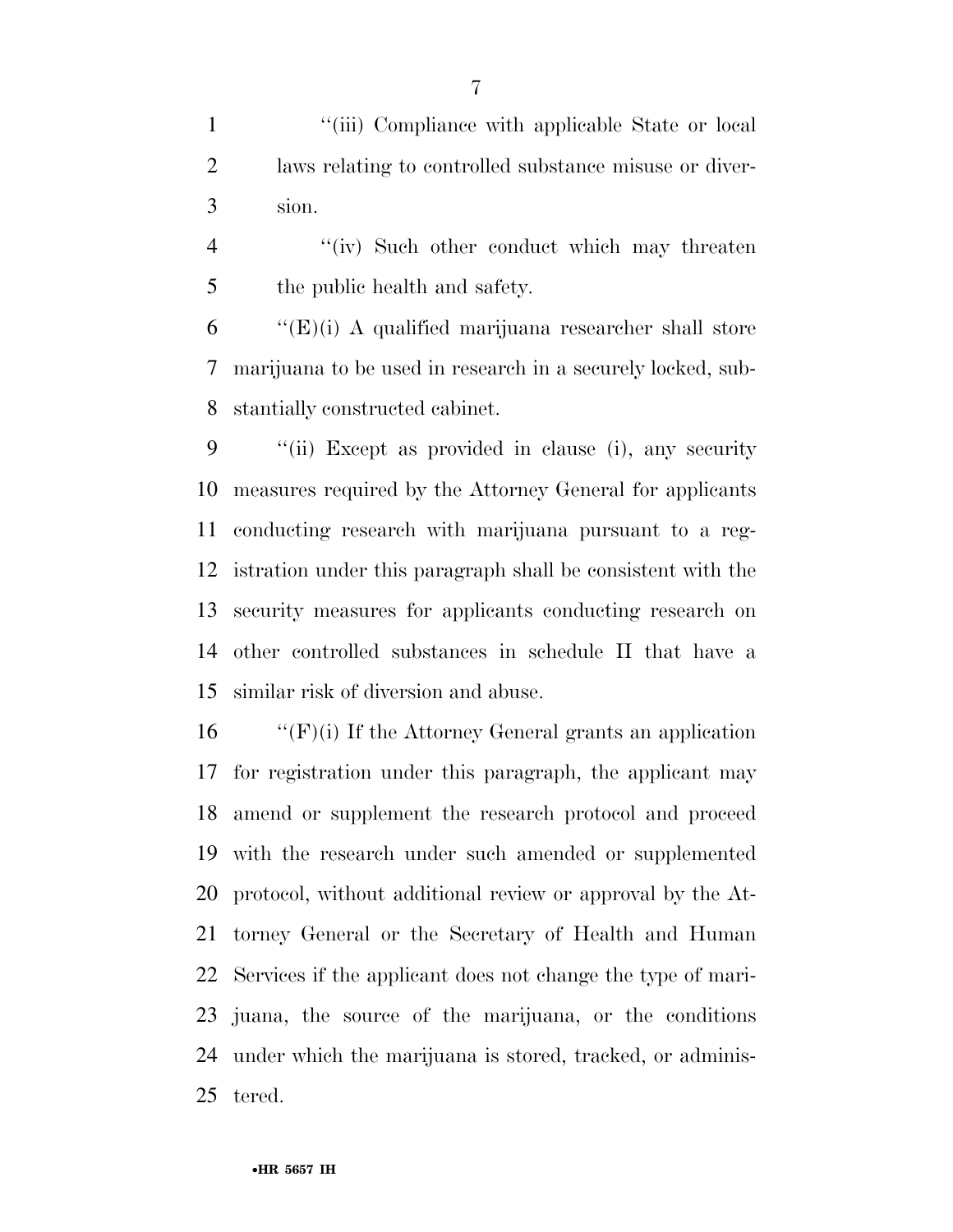''(ii) If an applicant amends or supplements the re- search protocol or initiates research on a new research protocol under clause (i), the applicant shall, in order to renew the registration under this paragraph, provide no- tice to the Attorney General of the amended or supple- mented research protocol or any new research protocol in the applicant's renewal materials.

 $\langle "(iii)(I) \rangle$  If an applicant amends or supplements a re- search protocol and the amendment or supplement in- volves a change to the type of marijuana, the source of the marijuana, or conditions under which the marijuana is stored, tracked, or administered, the applicant shall pro- vide notice to the Attorney General not later than 30 days before proceeding on such amended or supplemental re-search or new research protocol, as the case may be.

 ''(II) If the Attorney General does not object during the 30-day period following a notification under subclause (I), the applicant may proceed with the amended or sup-plemental research or new research protocol.

 $\qquad$  "(iv) The Attorney General may object to an amend- ed or supplemental protocol or a new research protocol under clause (i) or (iii) only if additional security meas- ures are needed to safeguard against diversion or abuse. ''(G) If marijuana is listed on a schedule other than schedule I, the provisions of paragraphs (1), (2), and (4)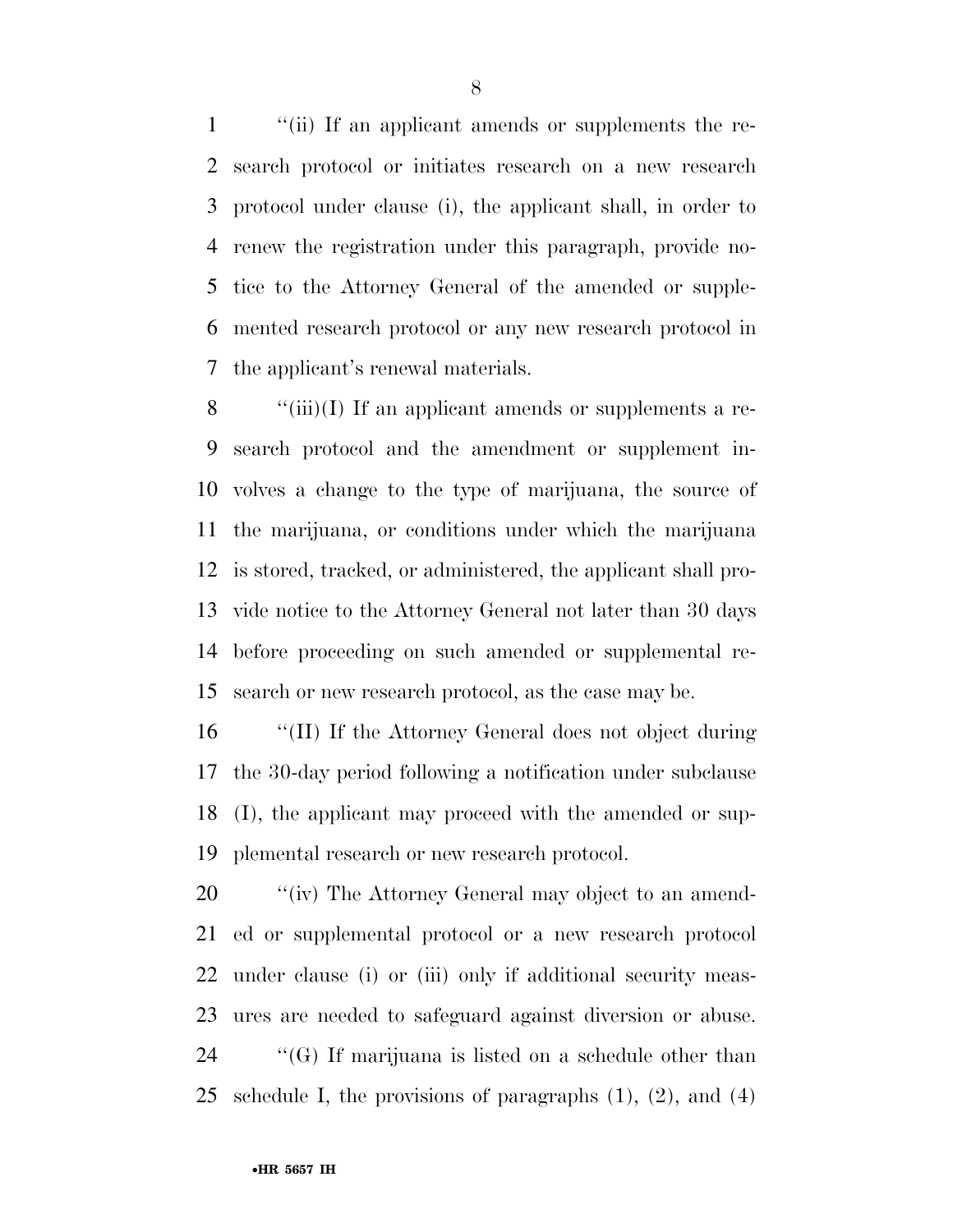that apply to research with a controlled substance in the applicable schedule shall apply to research with marijuana or that compound, as applicable, in lieu of the provisions of subparagraphs (A) through (F) of this paragraph.

 ''(H) Nothing in this paragraph shall be construed as limiting the authority of the Secretary under section 505(i) of the Federal Food, Drug, and Cosmetic Act or over requirements related to research protocols, including changes in—

10  $\qquad$  ''(i) the method of administration of marijuana; 11 "(ii) the dosing of marijuana; and

12 ''(iii) the number of individuals or patients in-volved in research.''.

**SEC. 3. MANUFACTURE AND DISTRIBUTION OF MARIJUANA** 

#### **FOR USE IN LEGITIMATE RESEARCH.**

 Section 303 of the Controlled Substances Act (21 U.S.C. 823), as amended by section 2, is further amended by adding at the end the following:

 ''(l) REGISTRATION OF PERSONS TO MANUFACTURE AND DISTRIBUTE MARIJUANA FOR USE IN LEGITIMATE RESEARCH.—

22 "(1) REGISTRATION OF MANUFACTURERS.—

23 "(A) In GENERAL.—Beginning not later 24 than the day that is 1 year after the date of en-actment of the Medical Marijuana Research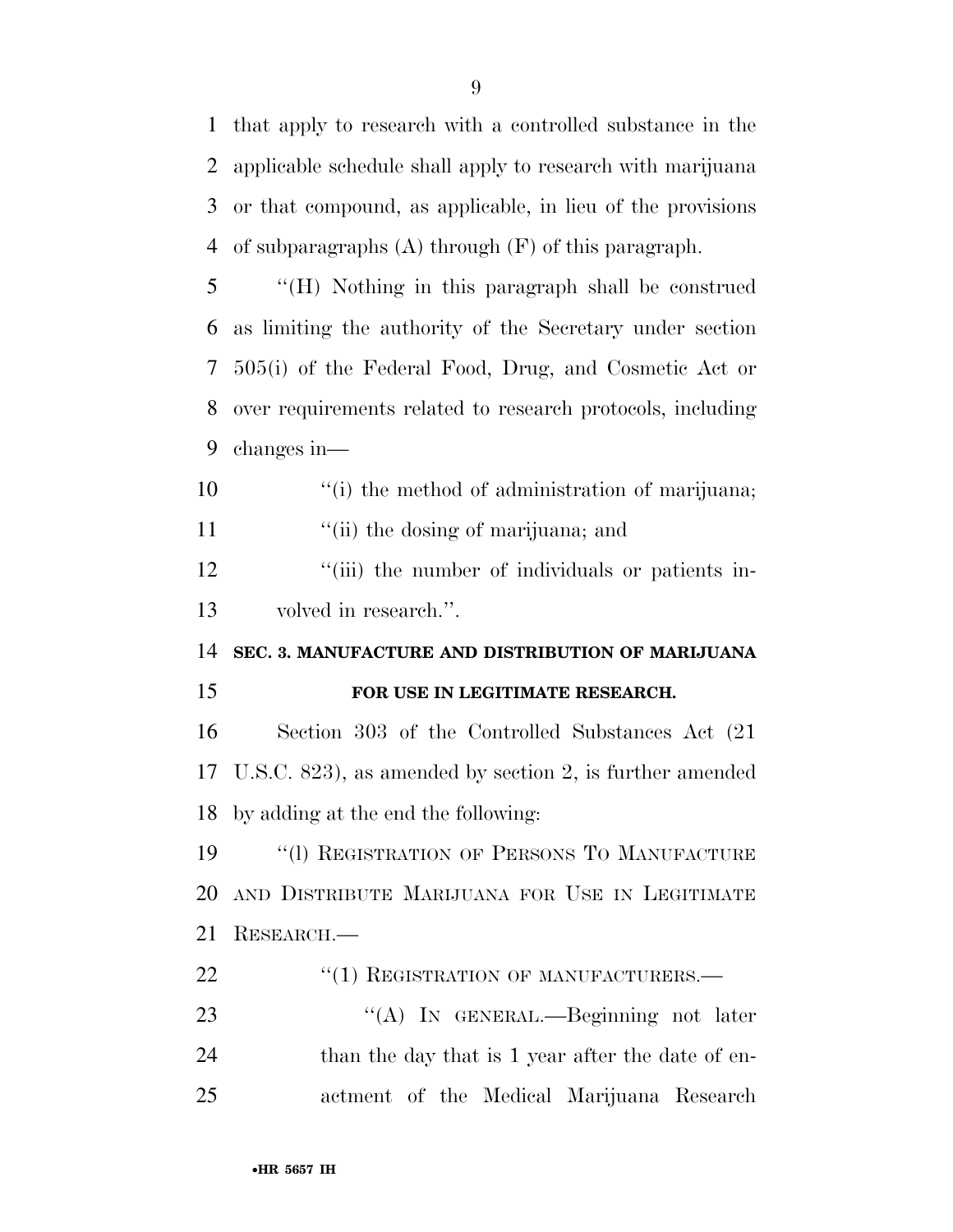| $\mathbf{1}$   | Act, the Attorney General, pursuant to sub-         |
|----------------|-----------------------------------------------------|
| $\overline{2}$ | section $(f)(3)$ and subject to subparagraph $(B)$  |
| 3              | of this paragraph, shall register an applicant to   |
| $\overline{4}$ | manufacture marijuana (including any deriva-        |
| 5              | tive, extract, preparation, and compound there-     |
| 6              | of) that is intended for—                           |
| $\overline{7}$ | "(i) the ultimate and exclusive use by              |
| 8              | qualified marijuana researchers for re-             |
| 9              | search pursuant to subsection $(f)(3)$ ; or         |
| 10             | "(ii) subsequent downstream manu-                   |
| 11             | facture by a duly registered manufacturer           |
| 12             | for the ultimate and exclusive use by quali-        |
| 13             | fied marijuana researchers for research             |
| 14             | pursuant to subsection $(f)(3)$ .                   |
| 15             | "(B) PUBLIC INTEREST.—The Attorney                  |
| 16             | General shall register an applicant under sub-      |
| 17             | paragraph (A) unless the Attorney General de-       |
| 18             | termines that the issuance of such registration     |
| 19             | is inconsistent with the public interest. In deter- |
| 20             | mining the public interest, the Attorney General    |
| 21             | shall take into consideration—                      |
| 22             | "(i) maintenance of effective controls              |
| 23             | against diversion of marijuana and any              |
| 24             | substance compounded<br>controlled<br>there-        |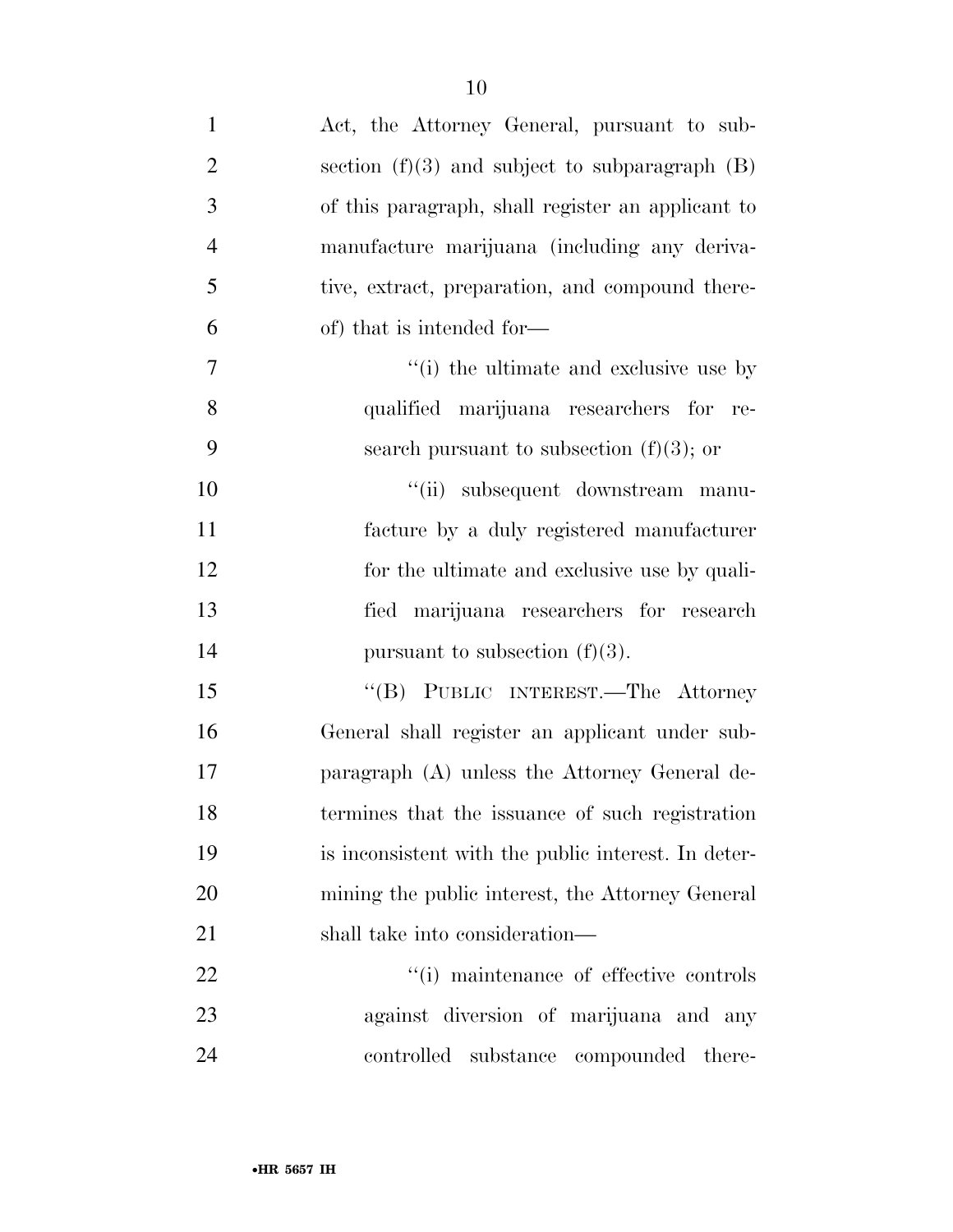| $\mathbf{1}$   | from into other than legitimate medical,            |
|----------------|-----------------------------------------------------|
| $\overline{2}$ | scientific, or research channels;                   |
| 3              | "(ii) compliance with applicable State              |
| $\overline{4}$ | and local laws relating to controlled sub-          |
| 5              | stance misuse and diversion;                        |
| 6              | "(iii) prior conviction record of the               |
| $\overline{7}$ | applicant under Federal or State laws re-           |
| 8              | lating to the manufacture, distribution, or         |
| 9              | dispensing of such substances; and                  |
| 10             | "(iv) such other conduct which may                  |
| 11             | threaten the public health and safety.              |
| 12             | $``(2)$ REGISTRATION OF DISTRIBUTORS.—              |
| 13             | "(A) IN GENERAL.—Beginning not later                |
| 14             | than the day that is 1 year after the date of en-   |
| 15             | actment of the Medical Marijuana Research           |
| 16             | Act, the Attorney General shall register an ap-     |
| 17             | plicant to distribute marijuana (including any      |
| 18             | derivative, extract, preparation, and compound      |
| 19             | thereof) that is intended for the ultimate and      |
| 20             | exclusive use by qualified marijuana researchers    |
| 21             | for research pursuant to subsection $(f)(3)$ or in- |
| 22             | tended for subsequent downstream manufacture        |
| 23             | by a duly registered manufacturer for use by        |
| 24             | qualified marijuana researchers for research        |
| 25             | pursuant to such subsection, unless the Attor-      |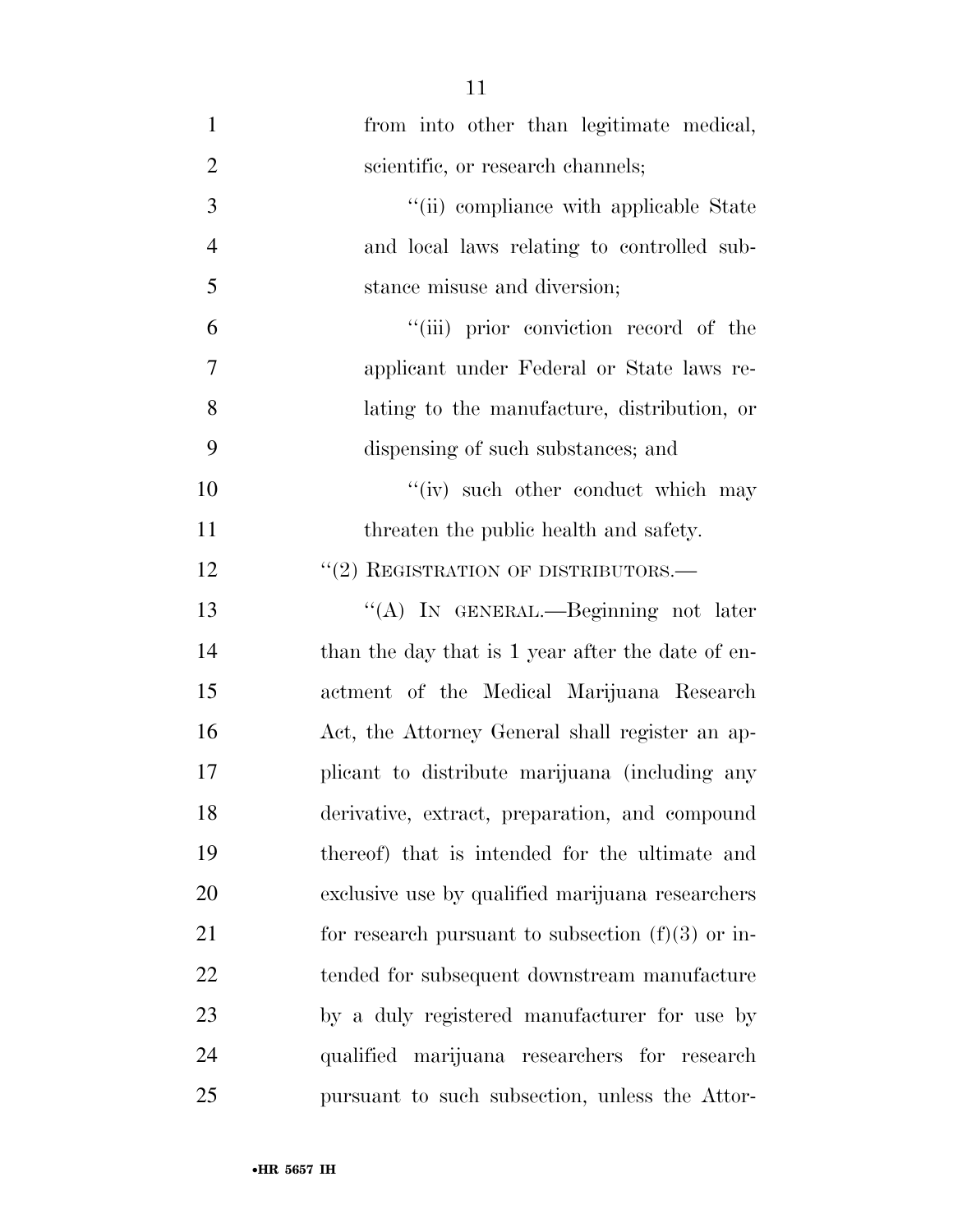| $\mathbf{1}$   | ney General determines that the issuance of            |
|----------------|--------------------------------------------------------|
| $\overline{2}$ | such registration is inconsistent with the public      |
| 3              | interest.                                              |
| $\overline{4}$ | "(B) PUBLIC INTEREST.—In determining                   |
| 5              | the public interest under subparagraph (A), the        |
| 6              | Attorney General shall take into consider-             |
| $\overline{7}$ | ation—                                                 |
| 8              | $``(i)$ the factors specified in clauses (i),          |
| 9              | (ii), (iii), and (iv) of paragraph $(1)(B)$ ; and      |
| 10             | "(ii) past experience in the distribu-                 |
| 11             | tion of controlled substances, and the exist-          |
| 12             | ence of effective controls against diversion.          |
| 13             | "(3) NO LIMIT ON NUMBER OF MANUFACTUR-                 |
| 14             | AND DISTRIBUTORS.—Notwithstanding<br>any<br><b>ERS</b> |
| 15             | other provision of law, the Attorney General shall     |
| 16             | not impose or implement any limit on the number of     |
| 17             | persons eligible to be registered to manufacture or    |
| 18             | distribute marijuana pursuant to paragraph (1) or      |
| 19             | (2).                                                   |
| 20             | "(4) REQUIREMENT TO VERIFY USE FOR LE-                 |
| 21             | GITIMATE RESEARCH.—As a condition of registra-         |
| 22             | tion under this section to manufacture or distribute   |
| 23             | marijuana, the Attorney General shall require the      |
| 24             | registrant—                                            |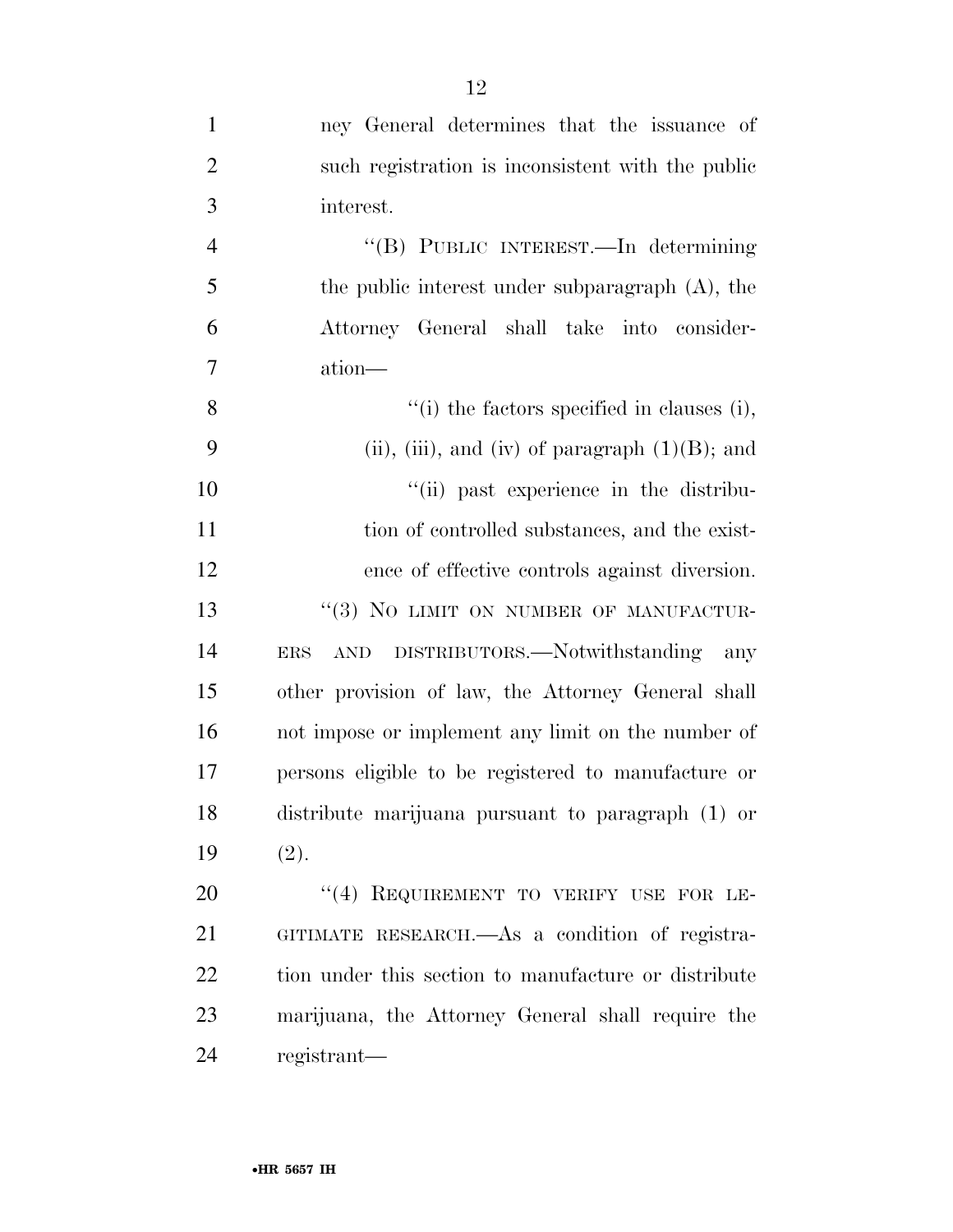$"({\rm A})$  to require any person to whom the marijuana will be supplied to submit docu- mentation demonstrating that the marijuana (including any derivative, extract, preparation, and compound thereof) will be ultimately used exclusively by qualified marijuana researchers for research pursuant to subsection  $(f)(3)$  or for subsequent downstream manufacture by a duly registered manufacturer for use by qualified marijuana researchers for research pursuant to 11 such subsection; ''(B) in the case of distribution, to com- plete, with respect to that distribution, the ap- propriate order form in accordance with section 308 and to upload such forms to the system used by the Drug Enforcement Administration for such distribution; ''(C) to include in the labeling of any mari- juana so manufactured or distributed—  $\frac{1}{1}$  the following statement: This material is for biomedical and scientific re-

22 search purposes only.'; and

23 ''(ii) the name of the requestor of the marijuana;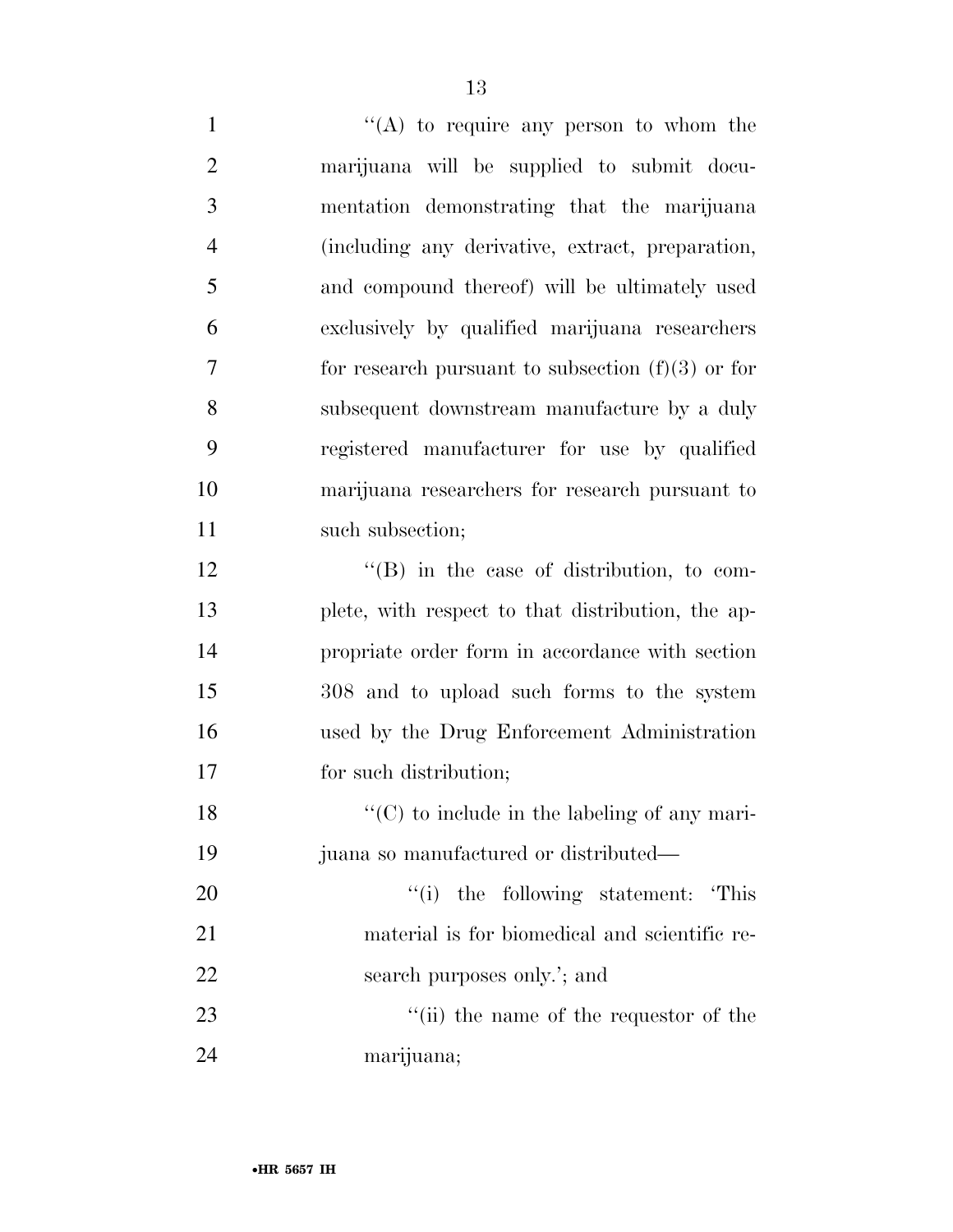| $\mathbf{1}$   | $\lq\lq$ (D) to limit the transfer and sale of any  |
|----------------|-----------------------------------------------------|
| $\overline{2}$ | marijuana under this subsection—                    |
| 3              | "(i) to researchers who are registered              |
| $\overline{4}$ | under this Act to conduct research with             |
| 5              | marijuana or to manufacturers duly reg-             |
| 6              | istered under this subsection; and                  |
| 7              | "(ii) for purposes of use in preclinical            |
| 8              | research or in a clinical investigation pur-        |
| 9              | suant to an investigational new drug ex-            |
| 10             | emption under 505(i) of the Federal Food,           |
| 11             | Drug, and Cosmetic Act or for the pur-              |
| 12             | poses of further manufacturing of mari-             |
| 13             | juana; and                                          |
| 14             | "(E) to transfer or sell any marijuana              |
| 15             | manufactured under this subsection only with        |
| 16             | prior, written consent for the transfer or sale by  |
| 17             | the Attorney General.                               |
| 18             | "(5) TIMING.—Not later than 60 days after re-       |
| 19             | ceipt of a request for registration under this sub- |
| 20             | section to manufacture or distribute marijuana, the |
| 21             | Attorney General shall—                             |
| 22             | $\lq\lq$ grant or deny the request; and             |
| 23             | $\lq\lq$ (B) in the case of a denial, provide a     |
| 24             | written explanation of the basis for the denial.    |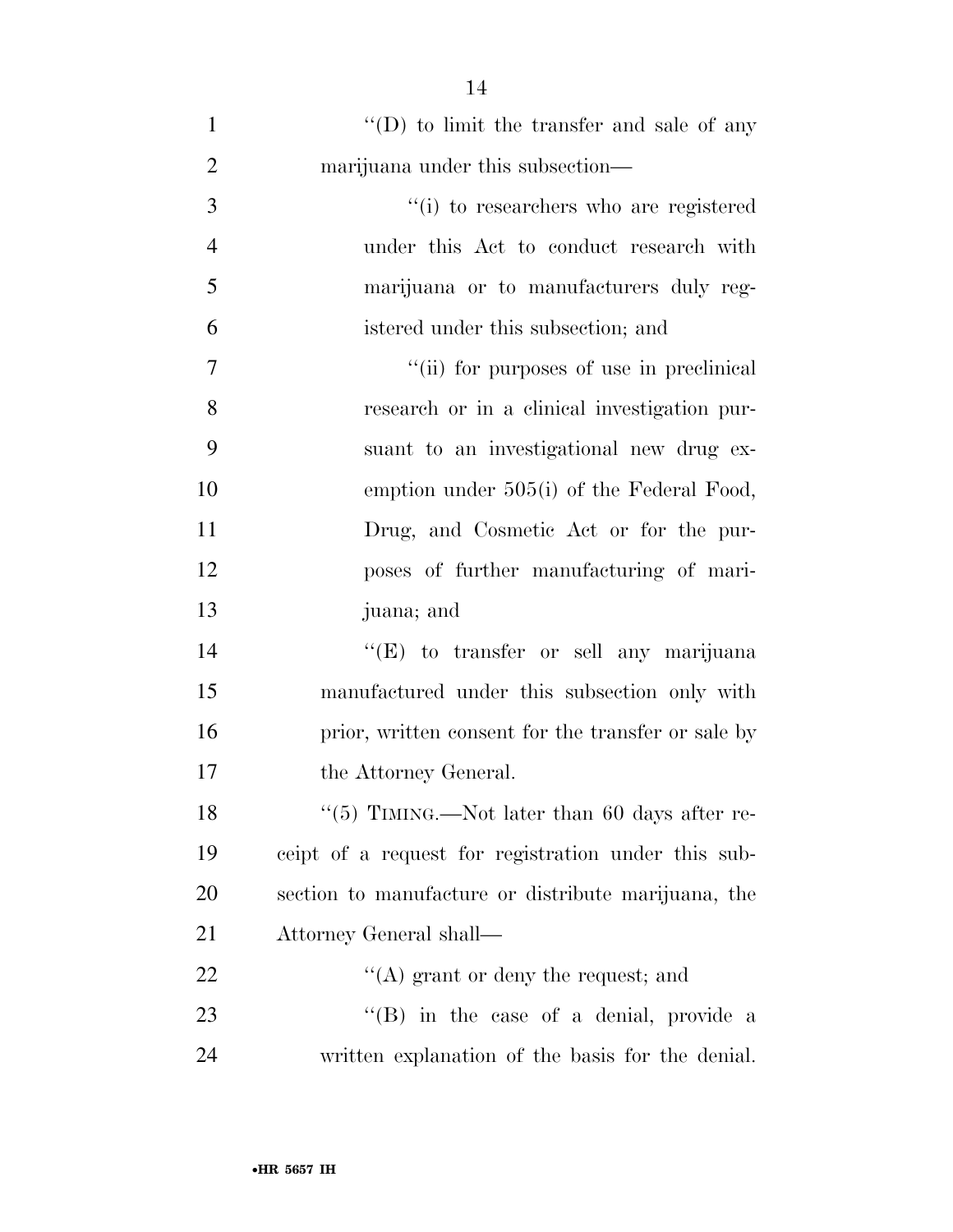1 ''(6) DEEMED APPROVAL.—If the Attorney General fails to grant or deny a request for registra- tion under this subsection to manufacture or dis- tribute marijuana within the 60-day period referred to in paragraph (5), such request is deemed ap- proved.''. **SEC. 4. TERMINATION OF INTERDISCIPLINARY REVIEW PROCESS FOR NON-NIH-FUNDED QUALIFIED MARIJUANA RESEARCHERS.**  The Secretary of Health and Human Services may not— (1) reinstate the Public Health Service inter-disciplinary review process described in the guidance

 entitled ''Guidance on Procedures for the Provision of Marijuana for Medical Research'' (issued on May 21, 1999); or

 (2) create an additional review of scientific pro- tocols that is only conducted for research on mari- juana other than the review of research protocols performed at the request of a qualified marijuana researcher conducting nonhuman research that is not federally funded, in accordance with section  $303(f)(3)(A)$  of the Controlled Substances Act, as added by section 2 of this Act.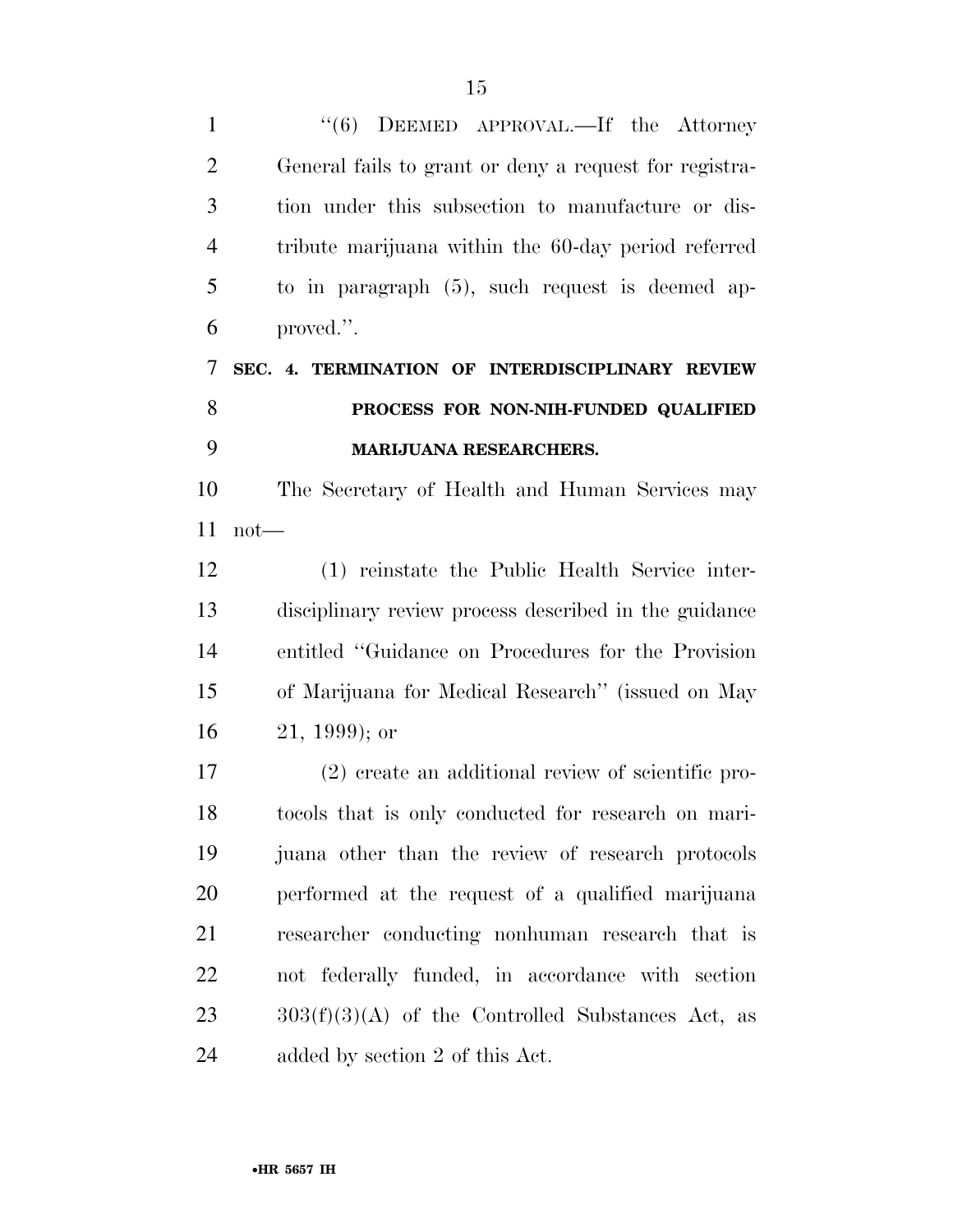#### **SEC. 5. CONSIDERATION OF RESULTS OF RESEARCH.**

 Immediately upon the approval by the Food and Drug Administration of an application for a drug that contains marijuana (as defined in section 102 of the Con- trolled Substances Act (21 U.S.C. 802), as amended by section 8 of this Act) under section 505 of the Federal Food, Drug, and Cosmetic Act (21 U.S.C. 355), and (irre- spective of whether any such approval is granted) not later than the date that is 5 years after the date of enactment of this Act, the Secretary of Health and Human Services shall—

 (1) conduct a review of existing medical and other research with respect to marijuana;

 (2) submit a report to the Congress on the re-sults of such review; and

 (3) include in such report whether, taking into consideration the factors listed in section 201(c) of 18 the Controlled Substances Act (21 U.S.C. 811(c)), as well as any potential for medical benefits, any gaps in research, and any impacts of Federal restric- tions and policy on research, marijuana should be transferred to a schedule other than schedule I (if marijuana has not been so transferred already).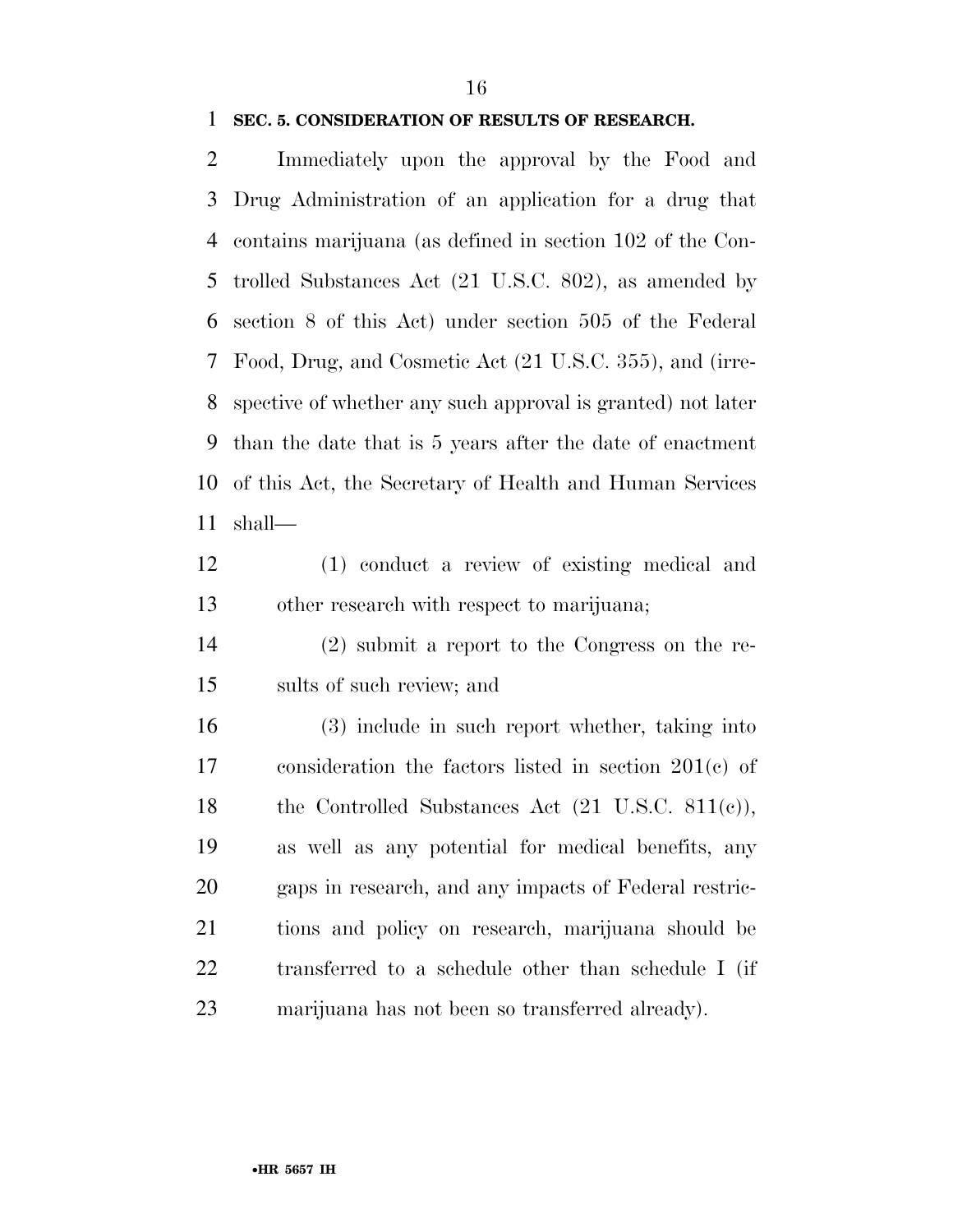### **SEC. 6. PRODUCTION QUOTAS FOR MARIJUANA GROWN FOR LEGITIMATE, SCIENTIFIC RESEARCH.**

 Section 306 of the Controlled Substances Act (21 U.S.C. 826) is amended by adding at the end the fol-lowing:

 ''(j) The Attorney General may only establish a quota for production of marijuana that is manufactured and dis- tributed in accordance with the Medical Marijuana Re- search Act that meets the changing medical, scientific, and industrial needs for marijuana.''.

## **SEC. 7. ARTICLE 28 OF THE SINGLE CONVENTION ON NAR-COTIC DRUGS.**

 Article 28 of the Single Convention on Narcotic Drugs shall not be construed to prohibit, or impose addi- tional restrictions upon, research involving marijuana, or the manufacture, distribution, or dispensing of marijuana, that is conducted in accordance with the Controlled Sub- stances Act (21 U.S.C. 801 et seq.), this Act, and the amendments made by this Act.

#### **SEC. 8. DEFINITIONS.**

 (a) QUALIFIED MARIJUANA RESEARCHER.—In this Act, the term ''qualified marijuana researcher'' has the meaning given the term in section 303(f)(3) of the Con- trolled Substances Act, as added by section 2(d) of this Act.